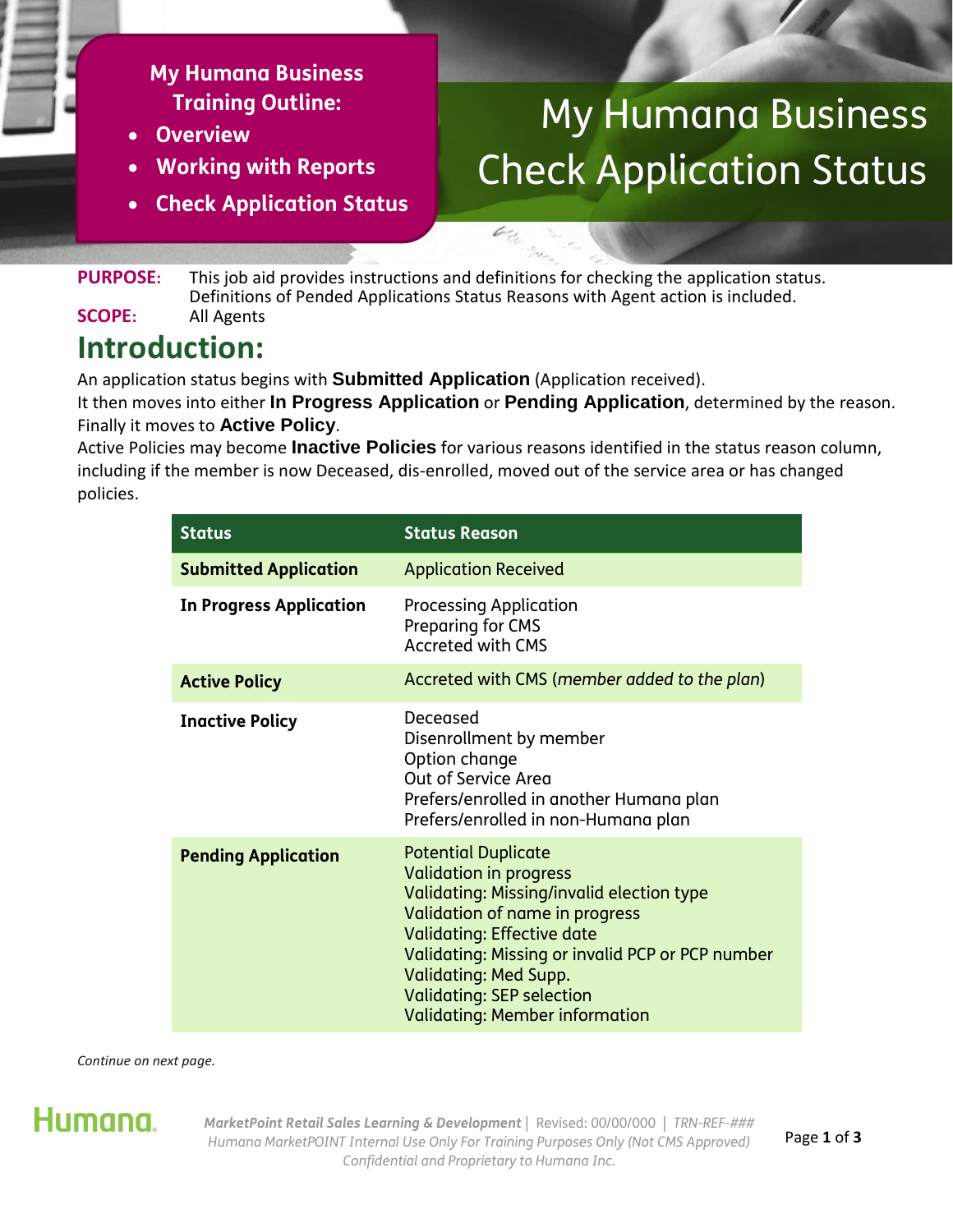### **Standard Humana Reports:**

There are three standard Humana reports. Click the report to view.

#### A. Active Policies

This links to the standard report showing all active policies.

#### B. Pending Applications

A pended application is one placed on hold while an issue with the application is resolved. Things that might cause an application to pend are missing or invalid information, or a possible duplicate application, etc. Agents should check the status reason for any application listed as pending to see if they need to submit a correction. Many status reasons do not require agent action to resolve the pended application; those not requiring agent action will be resolved by enrollment services. (See the table *Pended Applications Status Reason Definitions and Agent Action* below)



#### C. Inactive Policies

Reasons the policy may become inactive include, but are not limited to: Deceased; Disenrollment by member; Option change; Out of Service Area; Prefers/enrolled in another Humana plan; or Prefers/enrolled in non-Humana plan.

### **View All Customers:**

To view all customers click either on the expand icon at the top or the View All Customers link under the standard Humana Reports.

# **Filter In Progress Applications**

In Progress applications are those currently being processed and have not pended. There are three stages to an application's process: Processing Application; Preparing for CMS; and Accreted with CMS. To filter for In Progress Applications:

#### Once in the **All Customers List**,

- 1. Open the **Policy Status** options under Filters along the left side
- 2. Un-check **All** (this will also uncheck all of the item below it)
- 3. Re-check **In Progress**
- 4. Click **Apply**

Click any column heading to sort by that column. *Continue on next page.*





# Humana.

*MarketPoint Retail Sales Learning & Development* | Revised: 06/12/2018 | *TRN-REF-868r* Page **2** of **3** *Humana MarketPOINT Internal Use Only For Training Purposes Only (Not CMS Approved) Confidential and Proprietary to Humana Inc.*